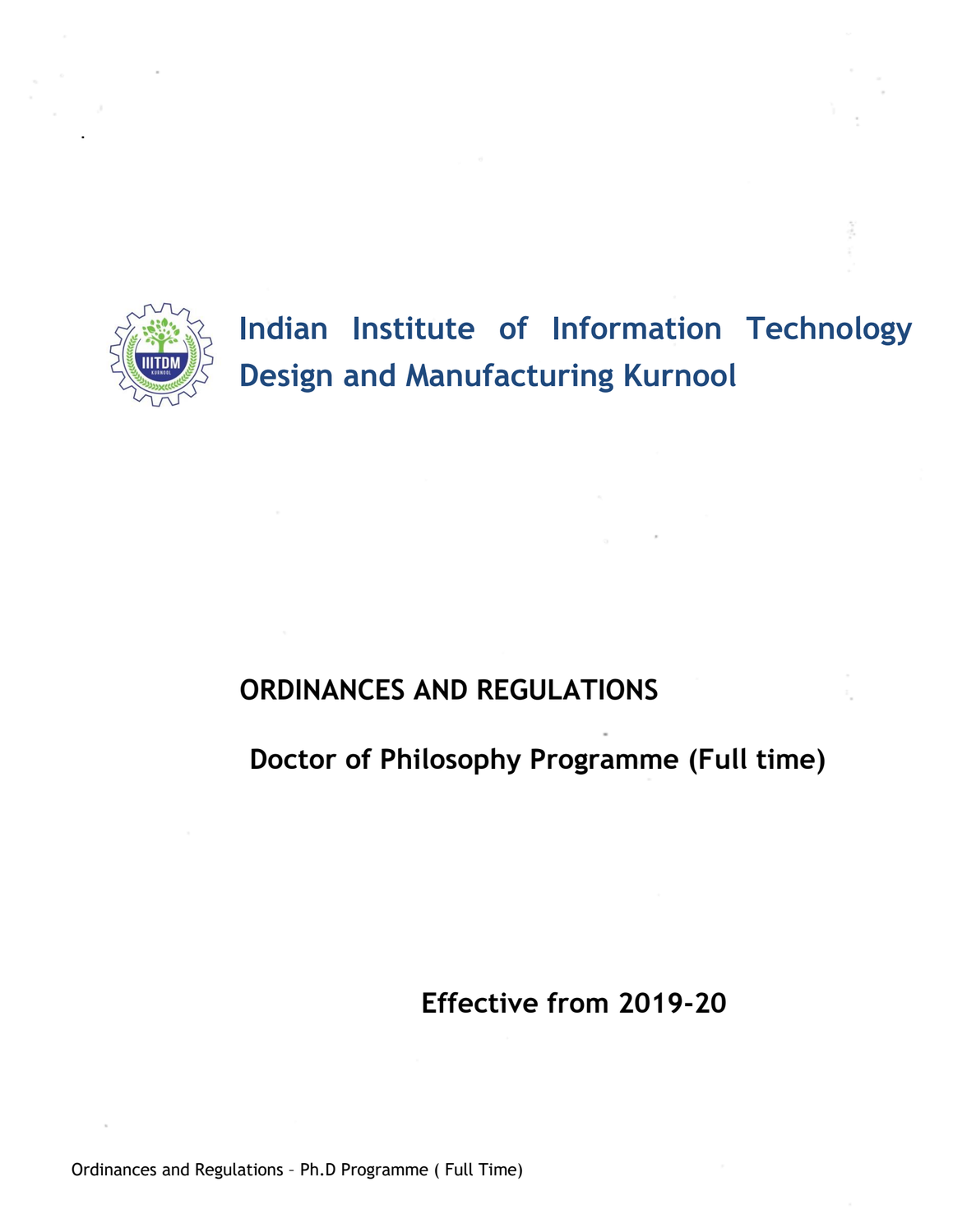## **Ph.D ORDINANCES AND REGULATIONS**

## **ORDINANCES**

- 1 A candidate who has qualified for the award of Master's degree in Engineering/Technology or Master of Science of a recognized Institute or University in the discipline as prescribed in the regulations of the Institute, is eligible to apply for the Ph.D. programme in Engineering/Technology or Science respectively of this Institute.
- 2 A candidate who has qualified for the award of Bachelor's Degree in Engineering/Technology with exceptionally good academic background in the discipline as prescribed in the regulations of the Institute is also eligible to apply for Ph.D programme in Engineering/Technology of this Institute.
- 3 The award of the Ph.D degree shall be in accordance with the regulations of the Institute.

## **REGULATIONS**

#### **R.1 Categories of Admission**

Candidates will be admitted to the Ph.D programme of the Institute under any one of the following categories:

i. Regular full-time scholars with or without Institute fellowship or with project support.

## **R.2 Eligibility**

#### **R.2.1 Minimum Educational Qualifications**

The minimum educational qualifications for admission to the regular full time scholars into Ph.D programme of the Institute are as follows:

#### **R.2.1.1 Ph. D. in Engineering**

- i. Candidates with a M. Tech/M.S. (Research) degree in Engineering/Technology with a good academic record.
- ii. Candidates who have qualified for the award of Bachelor's degree in Engineering/Technology with exceptionally good academic record in an eligible discipline will be considered for direct admission to Ph. D. Programme as a regular full time scholar subject to the following conditions:
	- $\circ$  A B. Tech degree holder of an IIT with a minimum CGPA of 8.0 on a 10.0-point scale or with a valid GATE score.
	- $\circ$  A Bachelor's degree holder in Engineering/Technology from any other University who is among the top 10 rank holders in the University and having a valid GATE score.
	- $\circ$  A Bachelor's degree holder in Engineering/Technology from a reputed R&D organization and having a proven research record.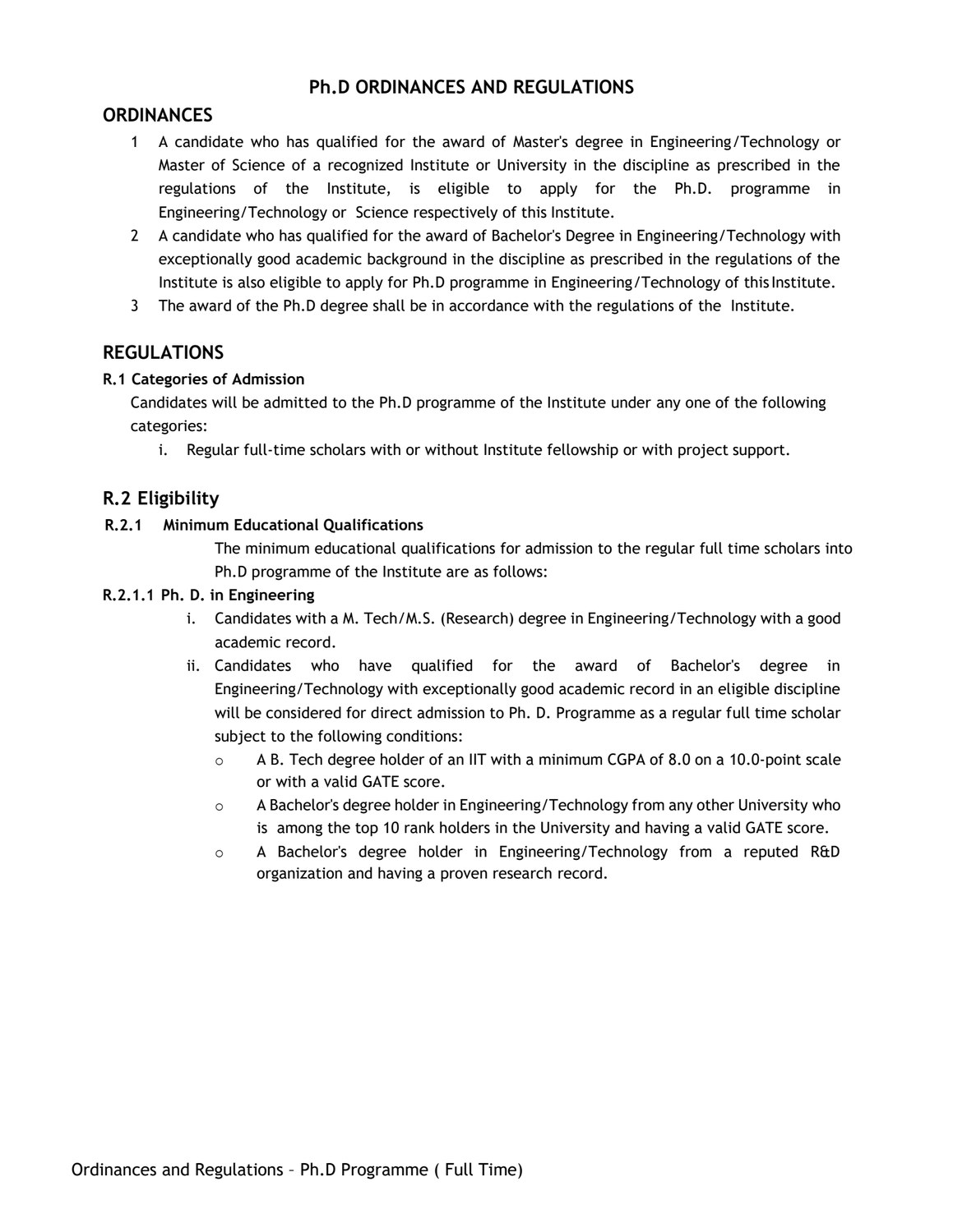#### **R 2.1.2 Ph.D. In Sciences**

Master's degree in Sciences with a good academic record and having a valid score in GATE or UGC/CSIR-NET/NBHM or equivalent qualification in the relevant area / Master's degree in Engineering/Technology with a good academic record / B. Tech degree holder of an IIT with a minimum of CGPA of 8.0 on a 10.0-point scale with a valid GATE Score.

The Selection Committee may consider meritorious candidates from disciplines other than listed in the Admission notification if there is a good match between the educational/research background of the candidate and the proposed area of research.

The admission notification will also include details about inter-disciplinary research areas, which may be pursued by the research scholars for the Ph. D degree and the corresponding disciplines/specializations given by the Institute.

Additional criteria other than the minimum educational qualifications given in R.2.1 may be set by the Selection Committee from time to time for short listing candidates to be called for test and/or interview.

#### **R.2.2 Upgradation of registration from M.S/M.Tech to Ph.D programme**

Meritorious candidates who have registered for M.S/M.Tech programmes in the Institute are eligible to upgrade their registration to the Ph. D programme in the same department if they satisfy the following criteria:

- (a) The candidate should have successfully completed Two (2) semesters in the M.S/M.Tech programme.
- (b) Minimum CGPA of 8.0 in the prescribed courses.

In the case of an M.S. student, the General Test Committee of the M.S. student will consider the application for up-gradation to Ph.D. under the supervision of the same guide(s) and make its recommendation to the Senate. If approved, a Doctoral Committee as per R.9 will be constituted to replace the General Test Committee.

In the case of a M.Tech Student, a Committee duly constituted by the Director/Deputy Director will consider the application for up-gradation to Ph.D and make its recommendation to the Senate. If approved, a Doctoral Committee as per R.9 will be constituted and guide(s) as per R.6 will be allotted.

The candidate should pass the comprehensive examination (R. 13) within a semester after upgradation to the Ph.D. programme and within two attempts.

The candidate will be treated on par with one admitted directly after a Bachelor's degree, but the residency period and course work completed under the M.S/M.Tech. registration as decided by the Doctoral Committee will be taken into account to the Ph.D programme.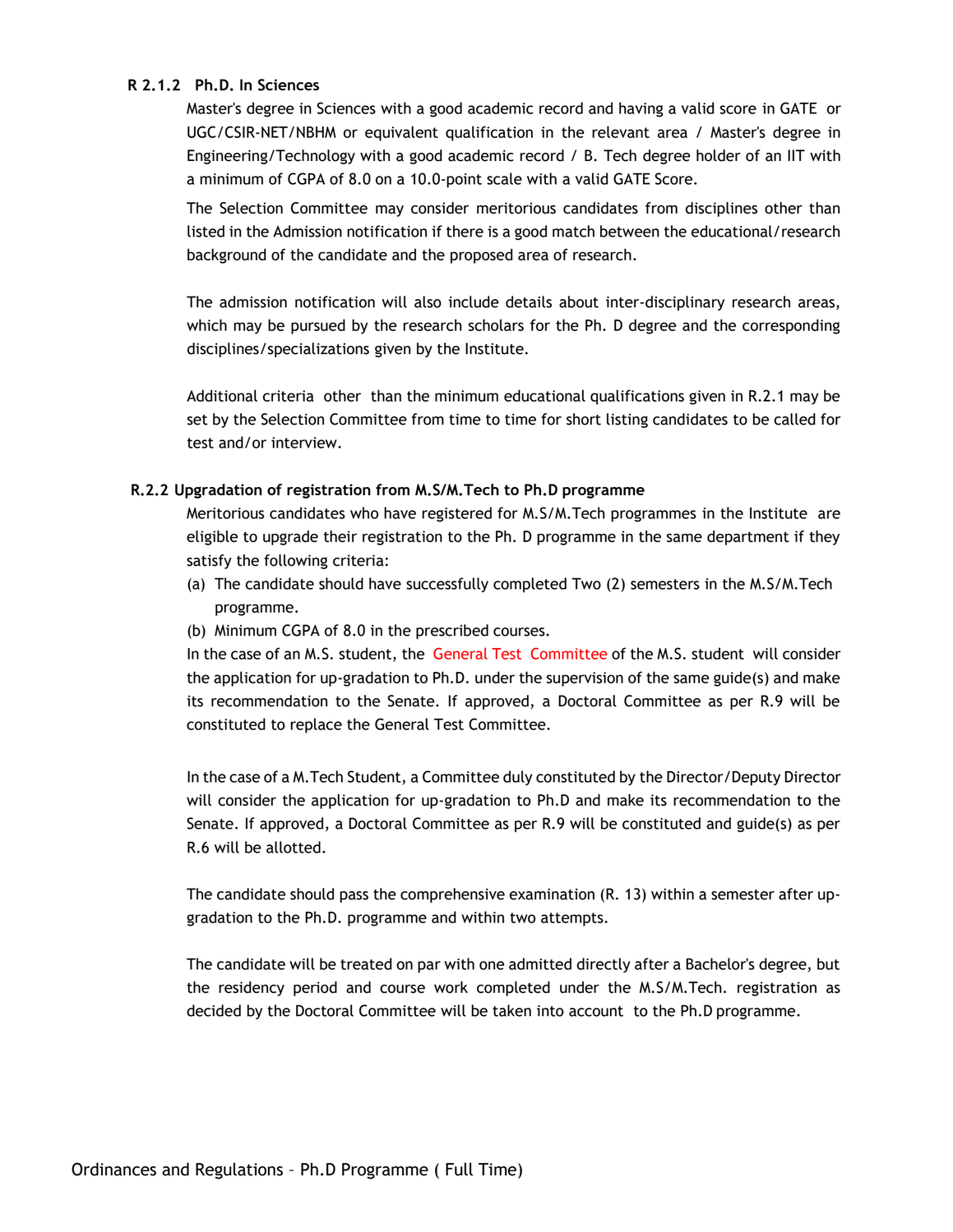## **R.3 International Students**

Foreign nationals can only register as regular full-time scholars. Foreign nationals with degree from Indian Universities will be treated on par with Indian nationals for admission purposes. Foreign nationals with foreign degrees must meet the minimum educational requirements as given in R. 2. 1 equivalent to a Indian Master's degree in the relevant disciplines. In addition, they should have a valid GRE/GMAT/GATE/NET/ICAT /JMET/ TOEFL score or an equivalent examination score in the relevant discipline. International students are expected to have a working knowledge of English. Once admitted, the institute will apply for necessary clearance from the Government of India for study in India.

## **R.4 Selection Procedure**

Eligible candidates possessing the minimum educational qualifications and satisfying additional criteria set by the Director/Dy. Director from time to time, will be called for a test and/or interview, by the Selection Committee.

For candidates who have obtained PG degree 10 years earlier as on the last date prescribed for receipt of the completed application, a test may be conducted.

The applications of foreign nationals may be considered without a personal interview/test. Based on the academic record and the performance of the candidates in the interview and /or test, the Selection Committee will recommend to the Chairman, Senate, the names of Candidates found suitable for admission to the Ph.D. Programme.

## **R.5 Admission**

- (a) Candidates whose selection is approved by the Chairman, Senate, will be admitted to the Ph. D. programme after payment of prescribed fees.
- (b) Under normal circumstances, a candidate is not eligible for re-registration for Ph. D. after cancellation of his / her earlier registration for any reason. Based on the merits of the individual case and taking into consideration any special circumstances, a candidate may be considered for re- registration.

## **R.6 Choice of guide(s)**

- (a) Allotment of research scholars to guide(s) will be made by the Director taking into consideration the preferences given by the research scholars and guides.
- (b) There shall be not more than two guides from the institute for a research scholar.

## **R.7 Eligibility for being Guides**

The following members may be considered as a guide for a Ph. D scholar:

- All faculty members of the Institute.
- Scientific/Design staff of the Institute with a doctoral degree.
- Adjunct /Retired/Emeritus faculty with a doctoral degree
- (a) When a faculty member, who has guided a candidate for at least 3 years, retires, he will continue to be a guide. However, a co-guide who is in service will be appointed in addition. The guide who has retired will be invited for the Doctoral Committee meetings, synopsis presentation and the viva voce examination.
- (b) A faculty member who is to retire within 3 years may be permitted to become a guide to a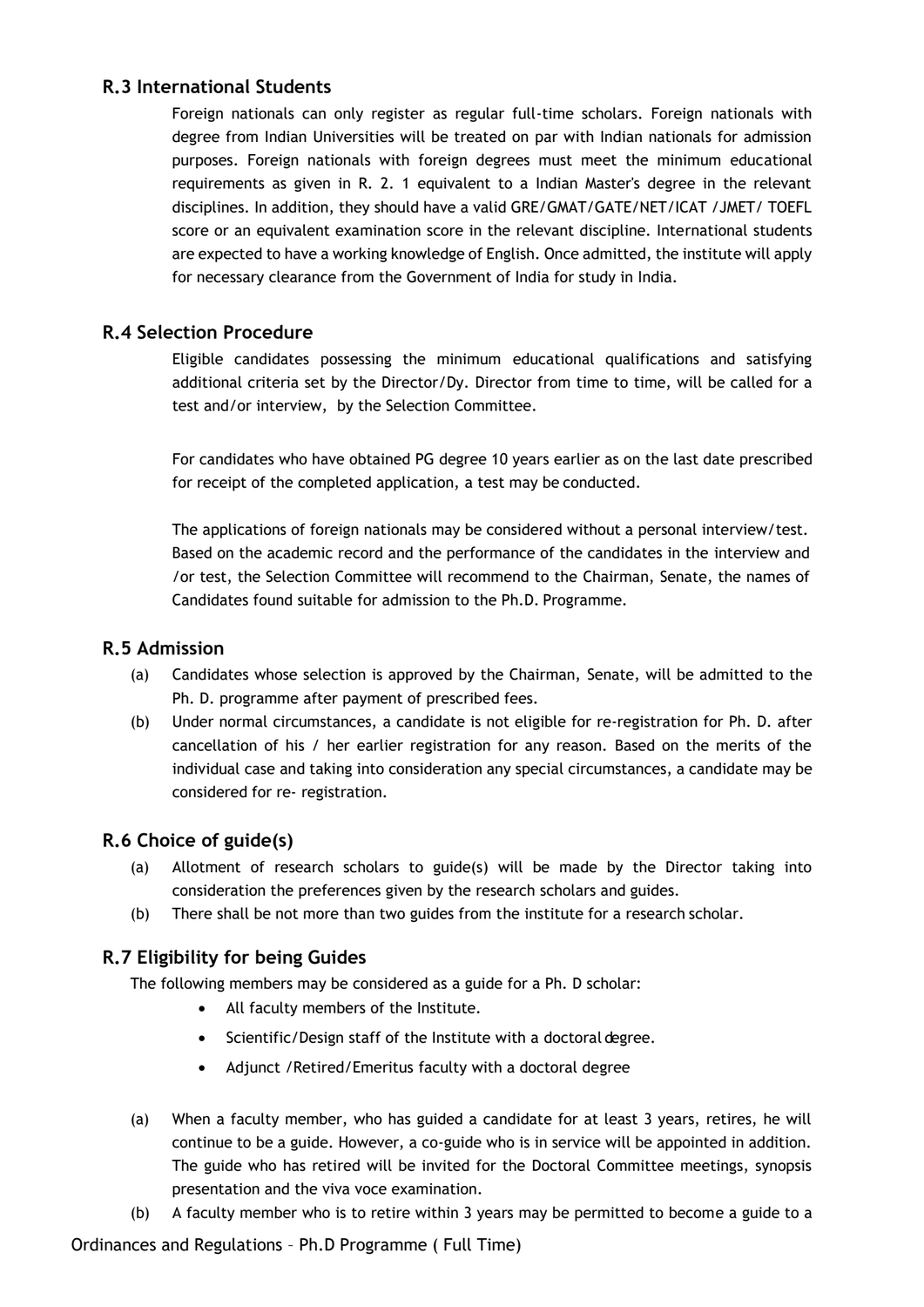new scholar with another faculty member, who is not likely to retire within 5 years as coguide, at the time of registration itself. On retirement, the faculty member will continue to be a guide and will be invited to the Doctoral committee meeting and viva voce examination.

- (c) CSIR and other Emeritus Fellows / Scientists I Emeritus Professors, who hold office at this Institute for a period of 2 years or more, can become co-guides for scholars along with a guide from IIITDM, with at least 5 years' service still left at the time of registration of the scholar.
- (d) In case a faculty member who is a guide goes on leave exceeding one year duration, another faculty member will be identified to become a co-guide of the research scholar.
- (e) The induction of new guide after 3 years of registration of a research scholar will be considered by the Doctoral committee.

#### **R.8 Change/Addition of guide**

The Doctoral Committee of a research scholar may recommend change of guide or appointment of a co-guide for valid reasons.

## **R.9 Doctoral Committee**

For a research scholar, his/her guide will communicate, by duly filling the prescribed form, to the Head of the Institution or his nominee, the area of research, the name(s) of guide(s) and faculty members together with their specializations, for constituting Doctoral Committee of that research scholar. This should be completed within 2 weeks from the date of joining of a research scholar.

The following is the composition of the Doctoral Committee:

| Head of the Institute or his nominee                          | Chairman  |
|---------------------------------------------------------------|-----------|
| Research Guide(s)                                             | Member(s) |
| A minimum of two faculty members from<br>Department/Institute | Member(s) |
| One faculty member from the other reputed Institute           | Member    |

In case any member goes on leave exceeding one year duration, or resigns from the Institute, the Chairman, Senate, or his nominee will nominate another member on the suggestion of the Chairman, Doctoral committee. Scientific/Design staff and others who are eligible to guide Ph.D. scholars may be nominated as members of the Doctoral Committee.

#### **R.10 Registration**

The Doctoral Committee will meet normally within one week of being constituted, where the research scholar will make a presentation. The Doctoral Committee will fix/ approve the date of registration for the Ph. D. programme, consider the proposed research topic and prescribe/approve the courses of study in this meeting.

#### **R.11. Course Work**

The Doctoral Committee will normally prescribe courses of 12 credits. The prescribed courses shall be post-graduate level courses of the Institute or from courses offered in another reputed Institutes, if need arises.

(a) Research scholars in the Engineering shall complete the prescribed courses with minimum of 12 credits. In cases where the scholar is directly admitted to the Ph.D programme in Engineering with a Bachelor's degree in Engineering/Technology, the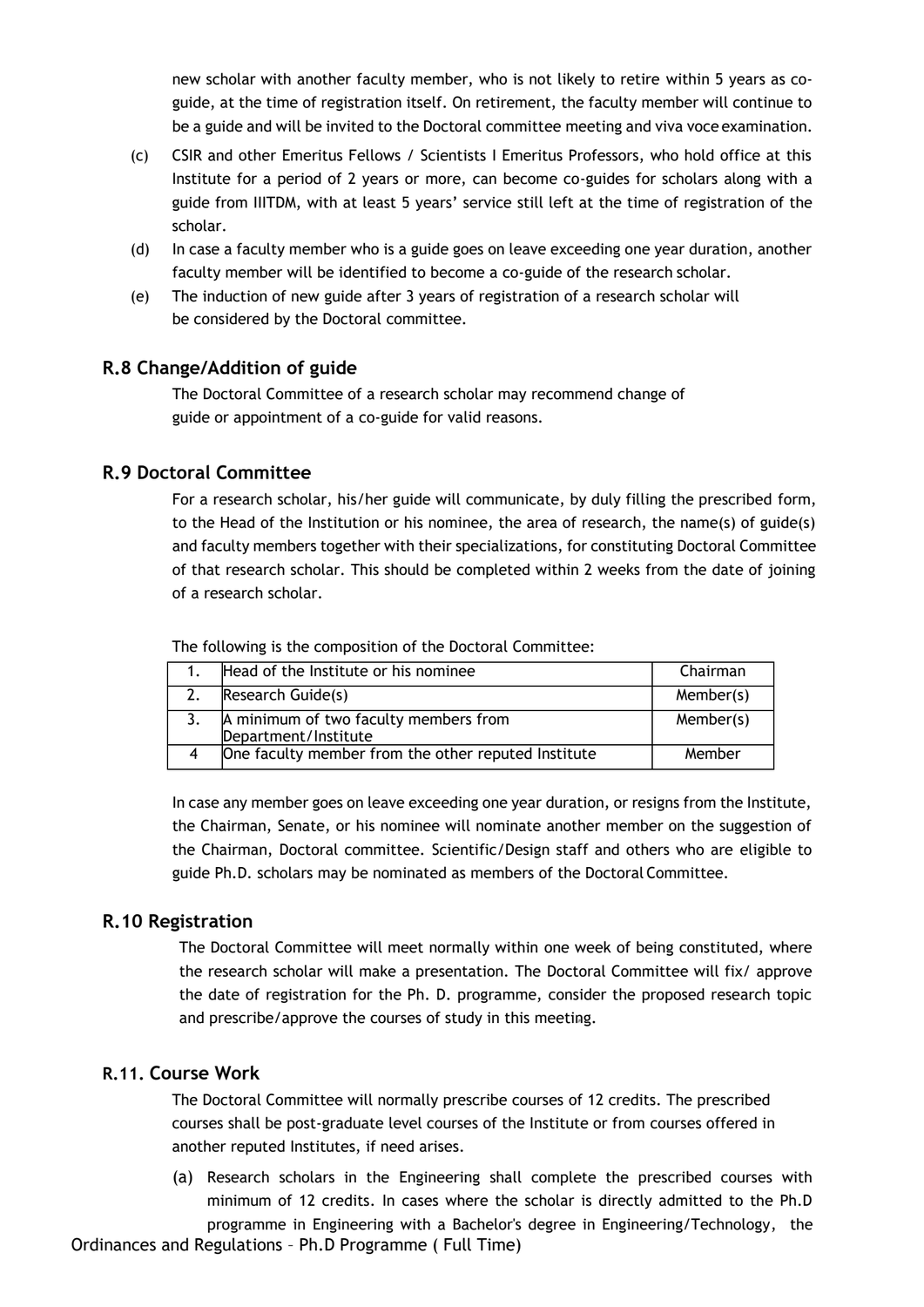scholar should successfully complete prescribed courses with minimum 24 credits.

- (b) Research scholars in the Sciences shall complete the prescribed courses with minimum of 16 credits. In cases where the scholar is directly admitted to the Ph.D programme in Sciences with a Bachelor's degree in Engineering/Technology, the scholar should successfully complete prescribed courses with minimum 24 credits.
- (c) In case of upgradation of the registration of a candidate from M.S/Ph.D programme, the courses already successfully completed by the candidate in M.S/M.Tech programme may be considered by the Doctoral Committee for course work requirement. The Doctoral Committee may prescribe additional courses for a candidate, wherever found necessary.
- (d) The Doctoral Committee may give credit to courses already undergone by a research scholar in this Institute or other Institutions, provided they are the same or equivalent to those prescribed, and the performance level of the scholar in them meets the minimum requirements. The Doctoral Committee may prescribe additional courses for research scholars wherever found necessary.

#### **(e) Grades**

Based on the performance of the research scholar, he/she is awarded a final grade at the end of the semester in each course. The grades and the corresponding grade points are as follows:

| Grade | Points |
|-------|--------|
| S     | 10     |
| A     | 9      |
| В     | 8      |
| C     | 7      |
| D     | 6      |

Research scholars shall obtain a minimum CGPA of 7.5 in the courses taken by them subject to a minimum of "C" grade in the prescribed courses. If more than the minimum required electives have been taken, only the electives with the best performance will be considered for computing the CGPA.

A student is considered to have completed a subject successfully and earned the credits if he/she secures a grade other than D. Once a subject successfully completed, it cannot be repeated.

The GPA will be calculated according to the formula

GPA = Σ(C x GP) ÷ ΣC

Where C is the credit for the course and GP is the grade point obtained for the successfully completed course and ΣC is sum of credits of the courses that are successfully completed in that semester.

#### **R.12. Progress Report**

- (a) A research scholar shall submit a written report in the required format, annually for the first three years, and every six months thereafter. The report should be routed through the Doctoral Committee to the Academic section for further processing.
- (b) The progress made by a research scholar shall be reviewed by the Doctoral Committee every semester.

Continuance of registration and award/continuance of scholarship/Research Assistantship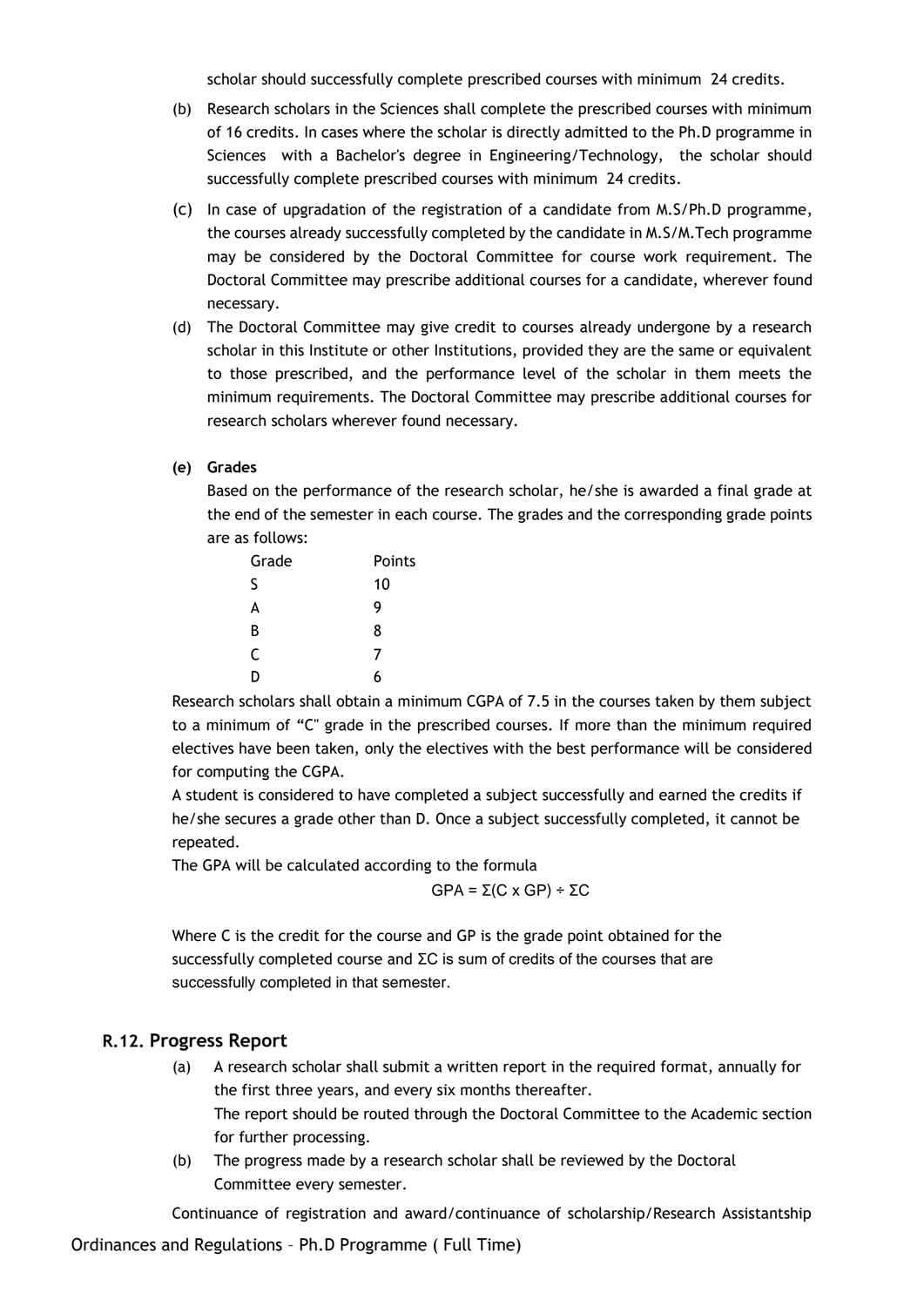will be based on the recommendation of the Doctoral Committee. Inadequacy of effort/progress can be a reason for cancellation of registration.

## **R.13. Comprehensive Examination**

- a. Every research scholar shall take and perform satisfactorily in a Comprehensive Examination. The comprehensive Examination shall be conducted by a Comprehensive Examination Committee, consisting of the supervisor and at least two other faculty members of the Institute nominated by the Chairman of Doctoral Committee.
	- i. If the performance of a research scholar in the Comprehensive Examination in the first attempt is not satisfactory, he / she will be given one more opportunity to appear for the comprehensive examination within six months of the first attempt.
	- ii. The registration of a research scholar who fails to complete successfully the Comprehensive Examination in two attempts, will be cancelled.
	- iii. The objective of the Comprehensive Examination is to test the general capability of the research scholar and the breadth of his / her field of research. The Comprehensive Examination will usually consist of a written test and/or oral examination.
	- iv. The Comprehensive Examination Committee shall intimate to the research scholar sufficiently in advance the scope of the Comprehensive Examination, to enable the scholar to prepare adequately for it.
- b. The research scholars are normally expected to complete successfully the Comprehensive Examination within a year after his/her registration in the Ph. D programme and in any case not later than three semesters after his registration in the Ph.D programme.

## **R.13 Enrolment**

Every research scholar is required to register in person each semester on the stipulated date till the submission of his/her thesis, after payment of the requisite fees.

#### **R.14 Minimum Period for submission of Thesis**

The minimum period for regular full time research scholars from the date of registration to the date of submission of Ph.D thesis shall be

- i) 24 months for research scholars with Master's Degree in Engineering/Technology.
- ii) 36 months for research scholars
	- a) Directly admitted to the Ph.D programme with Batchelor's Degree in Engineering/Technology
	- b) Who upgrade from M.S/M.Tech programme to Ph.D programme
	- c) With Master's degree in Science.

#### **R.15 Relief from Ph.D. Programme to take up Job**

Ph.D. Scholars who got a job offer can get relief from the programme, while keeping their registration alive on payment of the requisite fees every semester, on the following conditions:

Scholars who take up jobs will be relieved on their request, based on the recommendations of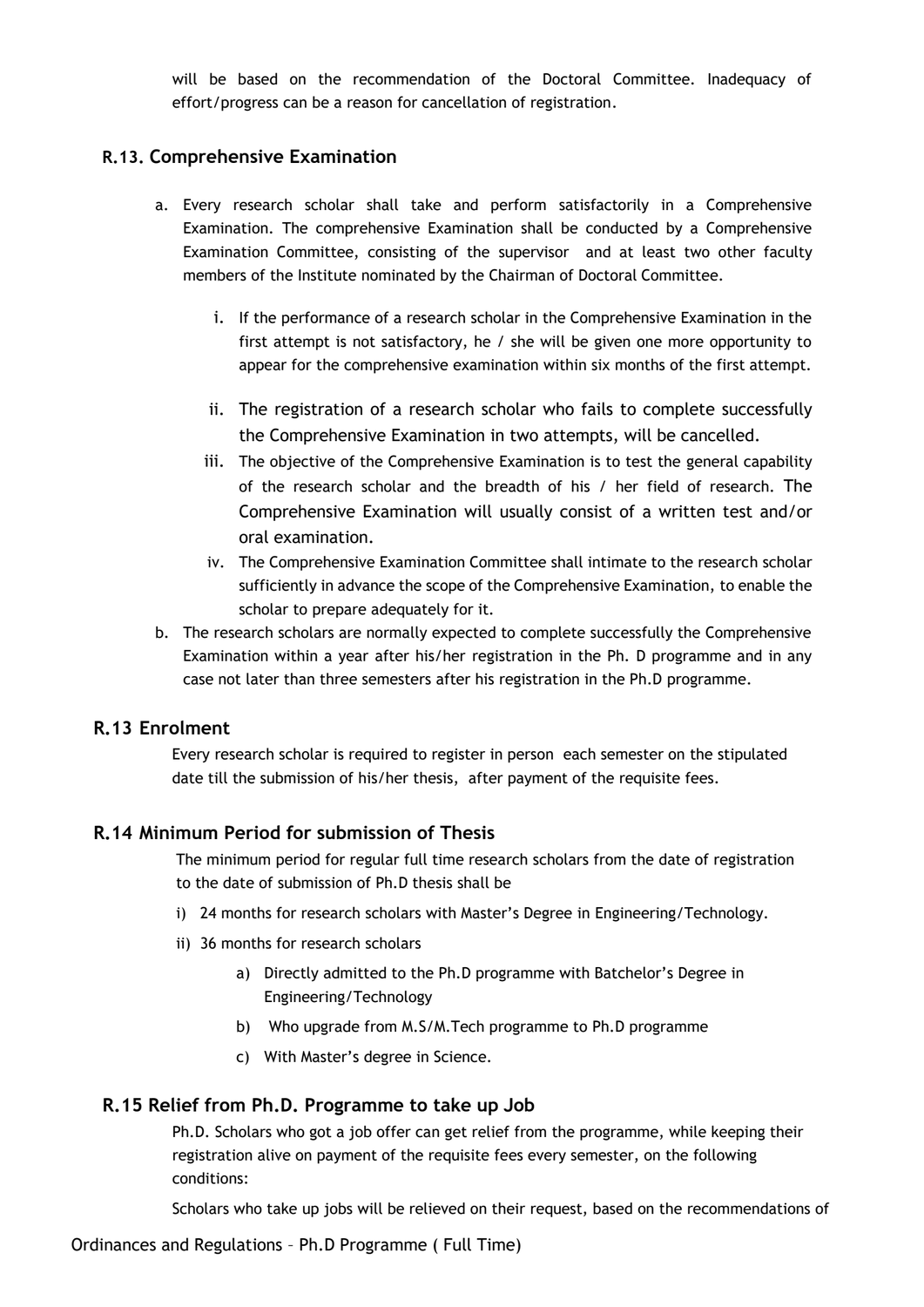Doctoral Committee, if they have completed their

- a) Minimum residential requirement
- b) Course work
- c) Comprehensive examination.

d) Completion of substantial research work as assessed by the Doctoral committee The renewal of their registration for every semester, however, will be considered only if the Doctoral Committee finds his/her progress to be satisfactory and recommends continuance of registration.

## **R.16 Maximum Duration of programme**

Research Scholars should submit the thesis within 5 years from the date of registration. The Doctoral Committee may extend the period for submission of the thesis further 2 years for regular full time research scholars.

## **R.17 Withdrawal from the programme**

A scholar may be permitted by the Head of the Institute to withdraw from the programme for a semester or longer for reasons of ill health or other valid grounds duly recommended by the Doctoral Committee. Normally a scholar will be permitted to discontinue from the programme only for a maximum continuous period of two semesters.

## **R. 17a Cancellation of Registration**

- **i.** The registration of research scholar whose progress is not found to be satisfactory by the Doctoral Committee or who has not enrolled is liable to be cancelled.
- **ii.** The registration of a research scholar who has not submitted his/her thesis before the end of the maximum permissible period as in R. 16 will be cancelled

## **R. 18 Reversion of upgraded Ph.D Registration to Master's Programmes**

- **a)** A research scholar who updates his/her M. S. registration to Ph.D, may apply for reversion to the M.S. Programme under the supervision of the same guide(s) if he/she so desires and if he/she has completed three years after the date of original M. S registration.
- **b)** If a research scholar, who upgrades his/her M.S. registration to Ph. D, fails to pass the comprehensive examination in two attempts, he/she will be reverted to the M.S. Programme.

The Doctoral Committee will consider the application only if the scholar has completed all the course requirements prescribed originally by the General Test Committee when the scholar registered for the M.S. programme and if the research work carried out till date is found suitable for submission as an M.S. thesis. If the application is found acceptable, the Doctoral Committee may recommend reversion of registration. If the reversion is approved by the Institute, the Doctoral Committee will continue to function as the General Test Committee till the completion of the scholar's M.S. programme.

The scholar must complete the requirements of the M.S. degree within a maximum period of one year from the date of reversion of the registration from Ph.D to M.S.

#### **R. 19 Synopsis**

Ordinances and Regulations – Ph.D Programme ( Full Time) **a)** On satisfactory completion of the prescribed courses, the comprehensive examination and the research work, the scholar shall submit the requisite number of copies of the synopsis of his/her research work in the required format through proper channel to the Academic Section for further processing. Prior to submission of the synopsis, the scholar is required to give at least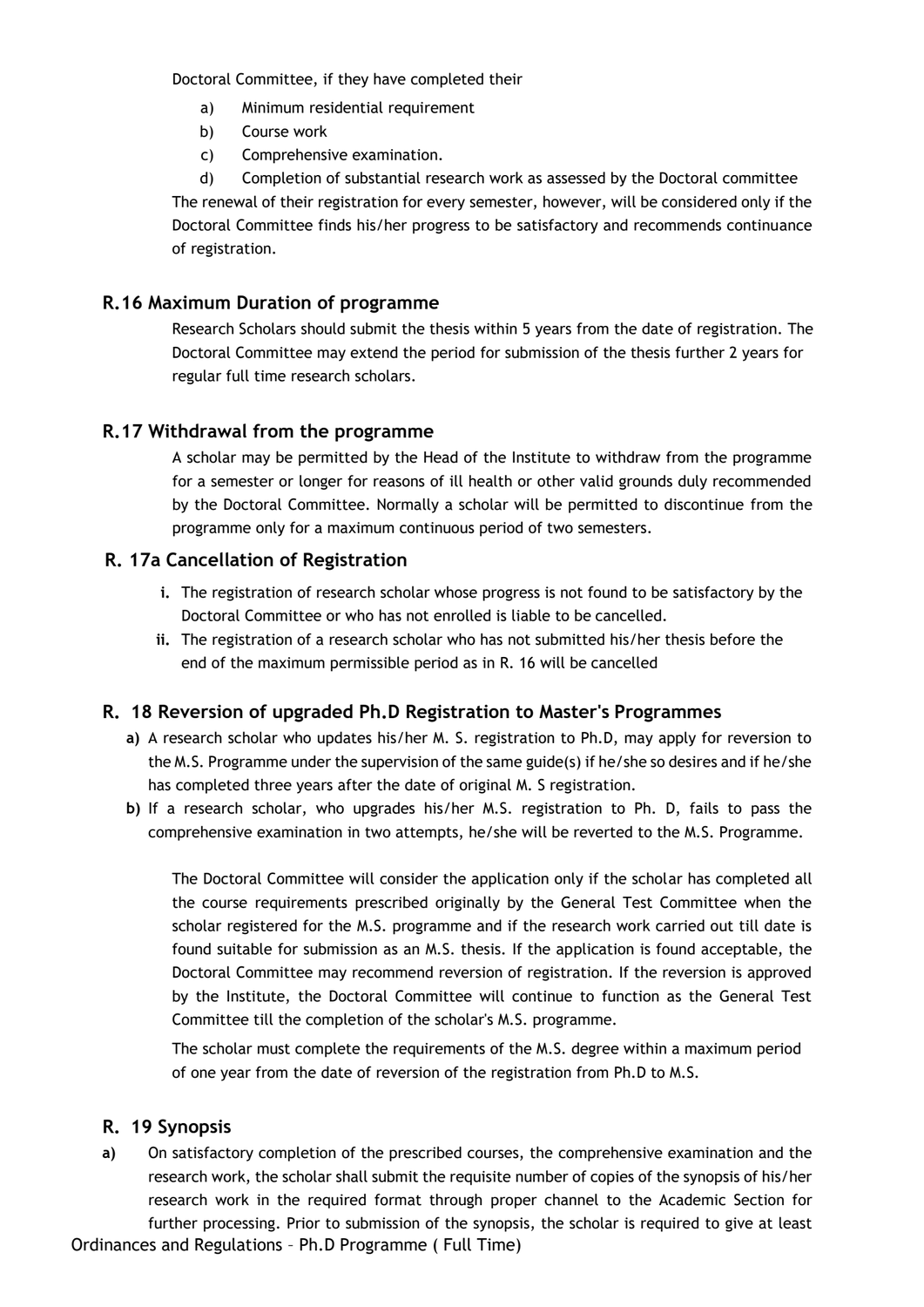two seminars on the topic of his/her research and have at least one paper either published or accepted for publication as stated in R 19(b).

**b)** The research scholar shall present the synopsis before the Doctoral Committee. The Doctoral committee will, if it considers the work to be adequate and satisfactory (at least two research papers published/accepted for publication in SCI/e-SCI journals), permit the research scholar to submit the thesis and recommend a panel of at least ten examiners from outside the Institute (5 from abroad and 5 from reputed Institutions/R&D Organizations in India).

## **R.20 Submission of Thesis**

The research scholar shall, within one month of acceptance of the Synopsis, submit required number of copies of the thesis as stipulated.

The Doctoral Committee may grant additional time beyond one month on request from the scholar for valid reasons.

#### **R.21 Panel of Examiners**

The thesis shall be referred to two examiners chosen by the Chairman, Senate or his/her Nominee, from among the panel of examiners recommended by the Doctoral Committee, for evaluation.

#### **R.22 Thesis Adjudication**

- a. The examiner is expected to send the report on the thesis within two months from the date of receipt of the thesis.
- b. In case of undue delay in receiving the thesis report, the Chairman, Senate or his/her nominee shall appoint another examiner in his/her place for evaluating the thesis.
- c. If one of the two examiners declares the thesis as not recommended, the thesis shall be referred to a third examiner from the panel for evaluation.
- d. If an examiner suggests resubmission of the thesis, after revision, the research scholar will be allowed to resubmit the theses within the time stipulated by the Doctoral Committee, failing which the revised thesis will not be accepted and his/her registration will be cancelled.
- e. If two examiners, after referral to a third examiner, if necessary, report the thesis as not recommended, the registration of the scholar shall stand cancelled.
- f. If reports of two examiners after referral to a third examiner, if necessary, declare the thesis as recommended, the Doctoral Committee will consider the reports and recommend for conduct of viva voce which will be conducted normally not earlier than two weeks from the date of the constitution of the viva voce board. The Doctoral Committee will suggest a panel of at least four expert members out of which one member will be nominated for the viva voce board.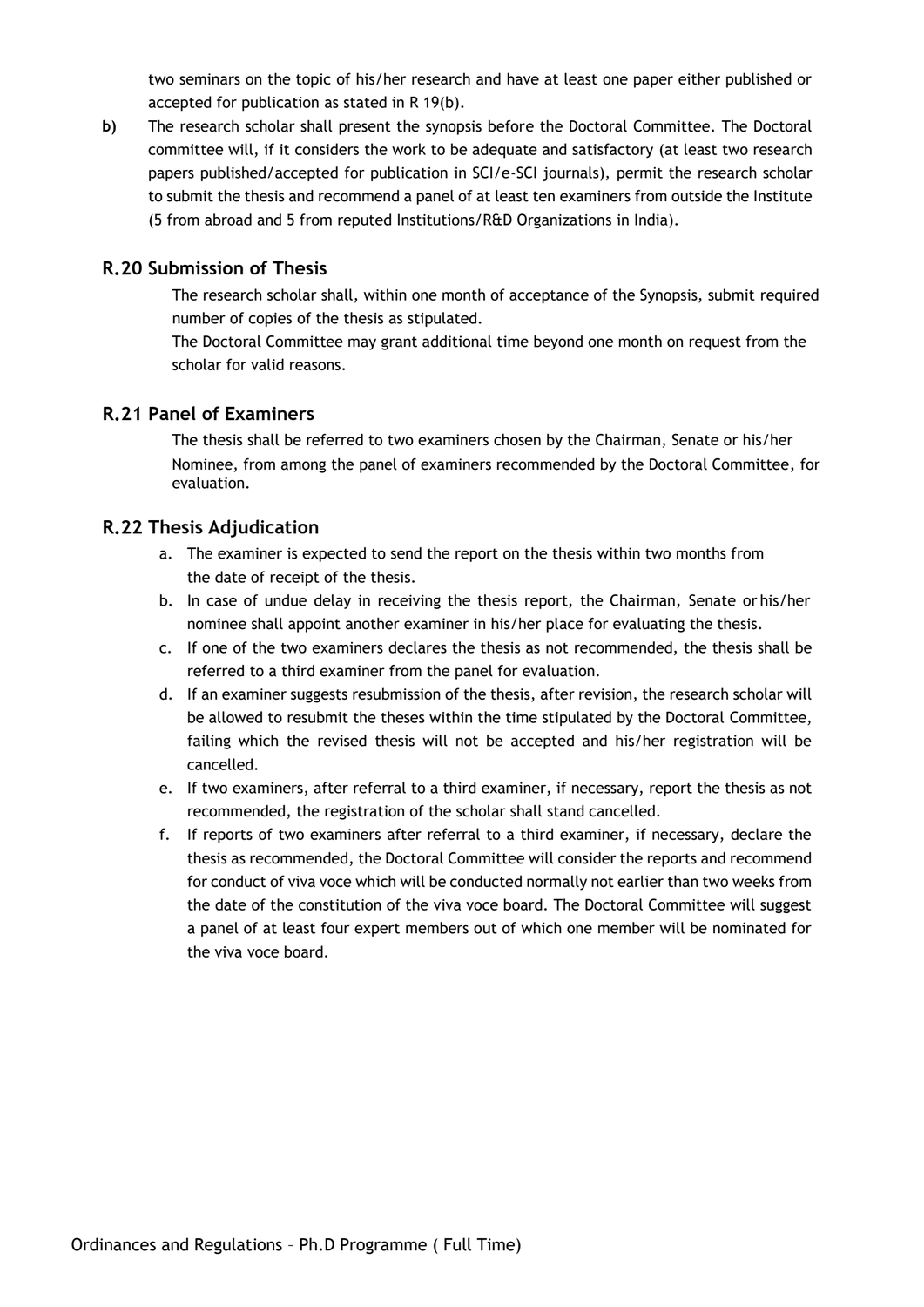In all other cases, not covered by the above Regulations, the matter will be referred to the Doctoral Committee for consideration.

## **R.23 Viva Voce Examination**

a) The following is the composition of the viva voce Board:

| 1) | Head of the Institute or his/her nominee                                                                                                                                                                         | Chairman  |
|----|------------------------------------------------------------------------------------------------------------------------------------------------------------------------------------------------------------------|-----------|
| 2) | The examiner of the thesis from within the country, or a<br>specialist in the subject nominated by the Chairman,<br>Senate or his/her nominee from the panel of examiners<br>Approved by the Doctoral Committee. | Member    |
| 3) | Research Guide(s)                                                                                                                                                                                                | Member(s) |
| 4) | A Specialist either from the Institute or outside from the<br>panel approved by the Doctoral Committee and nominated<br>by the Chairman, Senate, or his /her nominee                                             | Member    |

- b) The Doctoral Committee members of the Research Scholar concerned will be invitees to the viva voce.
- c) The viva voce board will examine the scholar on his/her thesis work and evaluate his/her performance as satisfactory or otherwise. The viva voce board will ensure that the scholar answers satisfactorily the questions raised by the thesis examiner(s).
- d) If the viva voce board declares the performance of the research scholar not satisfactory, he/she may be asked to reappear for viva voce at a later date (not earlier than a month and not later than six months from the date of the first viva voce). On the second occasion, the viva voce board will also include the members of the Doctoral Committee.
- e) If the viva voce board on the second occasion also declares the performance of the research scholar not satisfactory, the matter will be referred to Senate for a decision.
- f) The viva voce board may also recommend revision to be made in the final version of the thesis after taking into consideration suggestions of the examiners who evaluated the thesis and the discussion at the viva voce. The Chairman of the viva voce board shall forward the thesis to the academic section certifying that the revisions recommended by the viva voce board, if any, have been incorporated in the copy of the thesis along with the report of the viva voce board.
- g) All the research scholars shall submit two copies of the final form of thesis in A4 size and an electronic version in PDF format after the viva voce board recommends the award of the Ph.D degree.

## **R.24 Award of Ph.D Degree**

If the performance of the research scholar in the viva voce is satisfactory, he/she will be awarded Ph.D. degree on the recommendation of the Senate and with the approval of the Board of Governors of the Institute.